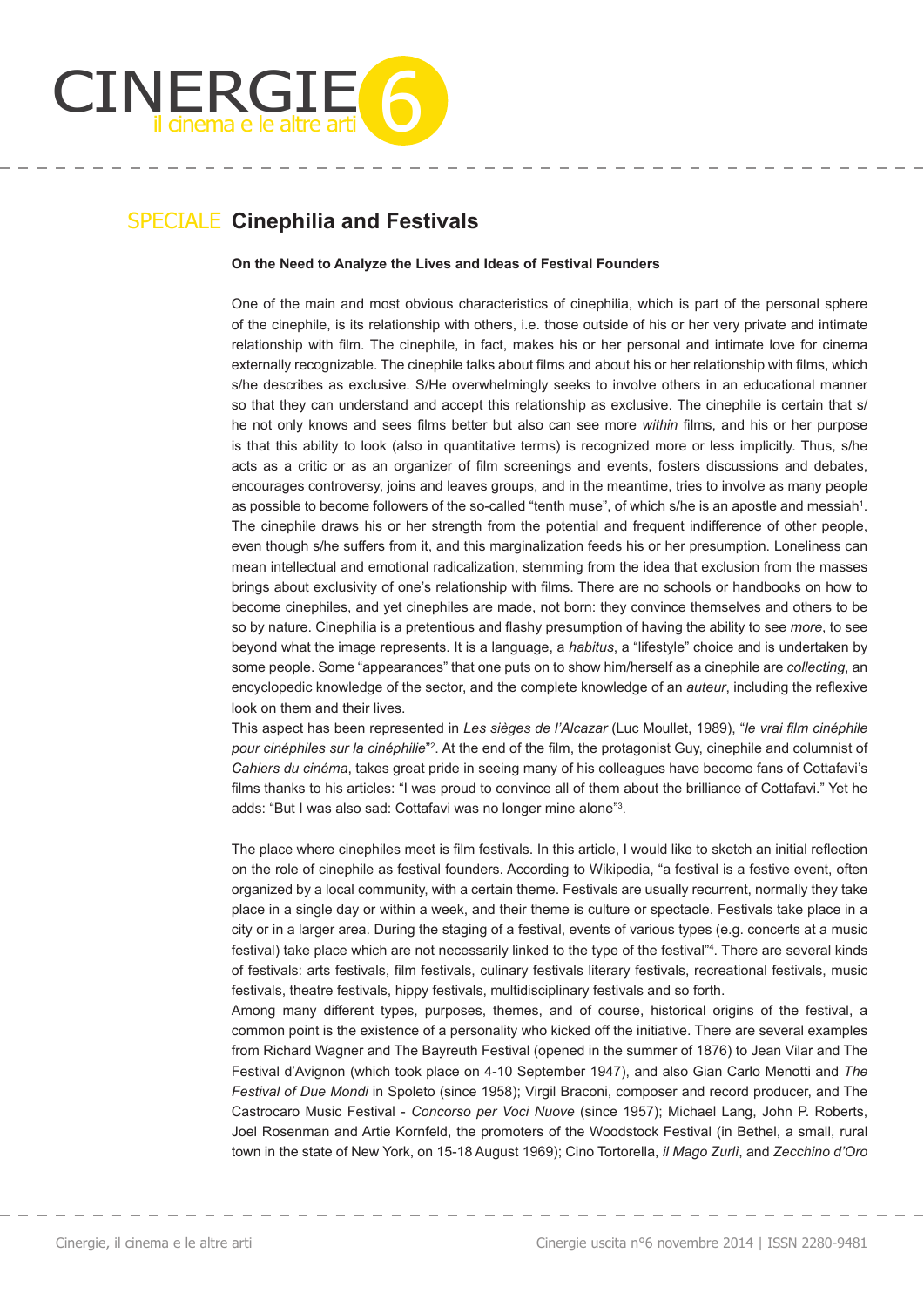

SPECIALE (since 1959); Achim Ostertag<sup>5</sup> and Summer Breeze Open Air, a metal music festival held annually in Munich since 1997; Alberto Gollan, "a pioneer of Argentine Television", and *Festival Iberoamericano de Publicidad* (since 1969), etc.



Fig. 1

I compiled on purpose a random and heterogeneous list of examples to show better the scheme of  $personality \leftrightarrow place \rightarrow festival$ .

The film festivals follow the same scheme:

| Oscar Martay                   | The Berlin International Film Festival                                               | 1951          |
|--------------------------------|--------------------------------------------------------------------------------------|---------------|
| Kamal el-Mallakh               | The Cairo International Film Festival                                                | 1975          |
| Philippe Erlanger              | The Cannes International Film Festival                                               | 1946          |
| Raimondo Rezzonico             | The Locarno Film Festival                                                            | 1946          |
| Jesus Miller                   | The Mar del Plata International Film Festival                                        | 1954          |
| Serge Losigue                  | The Montreal World Film Festival                                                     | 1977          |
| Sergej Michajlovič Ejzenštejn  | The Moscow International Film Festival                                               | 1935          |
| Giuseppe Volpi di Misurata     | The Venice Film Festival                                                             | 1932          |
| Roman Gutek                    | The Warsaw Film Festival                                                             | 1985          |
| <b>Dilys Powell</b>            | The Times BFI London Film Festival                                                   | 1956          |
| Dusty Cohl                     | Bill Marshall, Henk Van der Kolk e The Toronto International Film Festival           | 1976          |
| Sigmund Kennedy                | Viennale (The Vienna International Film Festival)                                    | 1960          |
| Jerry Rudes                    | Avignon Film Festival (Rencontres Cinématographiques Franco-<br>Américain d'Avignon) | 1984-<br>2008 |
| Hilmar Hoffmann                | The International Short Film Festival Oberhausen                                     | 1954          |
| Tudor Giurgiu e Mihai Chirilov | The Transilvania International Film Festival                                         | 2002          |
|                                |                                                                                      |               |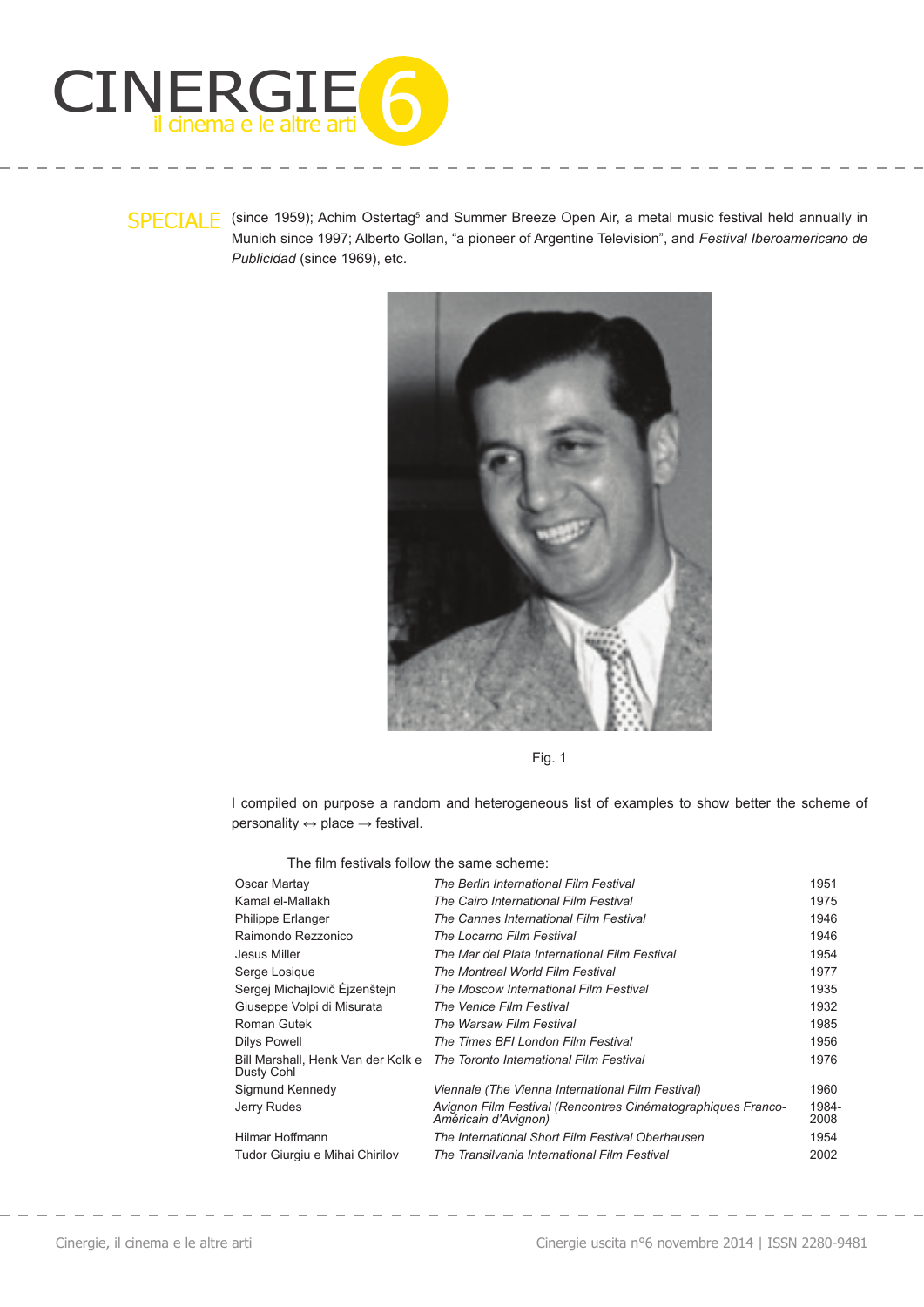

|  | -- |     | - -<br>__ |
|--|----|-----|-----------|
|  |    | . . |           |
|  |    | ٠   |           |
|  |    |     |           |

| Fiorenzo Alfieri, Gianni Rondolino<br>e Ansano Giannarelli                   | The Torino Film Festival (formerly Festival internazionale Cinema<br>qiovani)                        | 1982 |
|------------------------------------------------------------------------------|------------------------------------------------------------------------------------------------------|------|
| Ignas Scheynius, Kim Klein e Git<br>Scheynius                                | The Stockholm International Film Festival                                                            | 1990 |
| Şakir Eczacıbaşı                                                             | The Istanbul International Film Festival                                                             | 1994 |
| Giorgio Gossetti                                                             | The Courmayeur Noir Film Festival                                                                    | 1991 |
| Avni Tolunav                                                                 | The Antalya Golden Orange Film Festival                                                              | 1963 |
| Annie Bozzo, Gigi Étienne, Freddy<br>Bozzo, Georges Delmote e Guy<br>Delmote | The Brussels International Fantastic Film Festival                                                   | 1983 |
| Víctor Nieto Nuñez                                                           | The Cartagena Film Festival                                                                          | 1960 |
| Ben Ter Elst e Dirk De Meyer                                                 | The Flanders International Film Festival Ghent (formerly Evéne-<br>ment cinématographique de Gand)   | 1974 |
| Isaac del Rivero Sr.                                                         | The Gijón International Film Festival (formerly International Chil-<br>dren's Cinema and TV Contest) | 1963 |
| Mário Ventura                                                                | The Festroia International Film Festival                                                             | 1985 |
| Alan Stout, John Heyer, John<br>Kingsford Smith e David Donald-<br>son       | The Sydney Film Festival                                                                             | 1954 |
| Pavlos Zannas                                                                | The Thessaloniki International Film Festival                                                         | 1960 |
| Roman Gutek                                                                  | <b>New Horizons Film Festival</b>                                                                    | 2001 |
| Mikhail Litvyakov                                                            | Message to Man                                                                                       | 1988 |
| Ilkka Kalliomäki                                                             | The Tampere Film Festival                                                                            | 1970 |
| <b>Elliot Grove</b>                                                          | The Raindance Film Festival                                                                          | 1993 |
| <b>Elliot Grove</b>                                                          | The British Independent Film Awards                                                                  | 1998 |
| <b>Elliot Grove</b>                                                          | Raindance, TV                                                                                        | 2007 |
| Lia van Leer                                                                 | The Jerusalem International Film Festival                                                            | 1984 |
| Stefan Kitanov                                                               | The Sofia International Film Festival                                                                | 1997 |
| Sterling Van Wagenen                                                         | The Sundance Film Festival (formerly the Utah/US Film Festival)                                      | 1978 |
| Huub Bals                                                                    | The International Film Festival Rotterdam                                                            | 1972 |

I compiled this inevitably partial list<sup>6</sup> starting from the list of festivals accredited by the International Federation of Film Producers Associations<sup>7</sup> (competitive film festivals, competitive specialized film festivals, non-competitive film festivals and documentary and short film festivals).



Fig. 2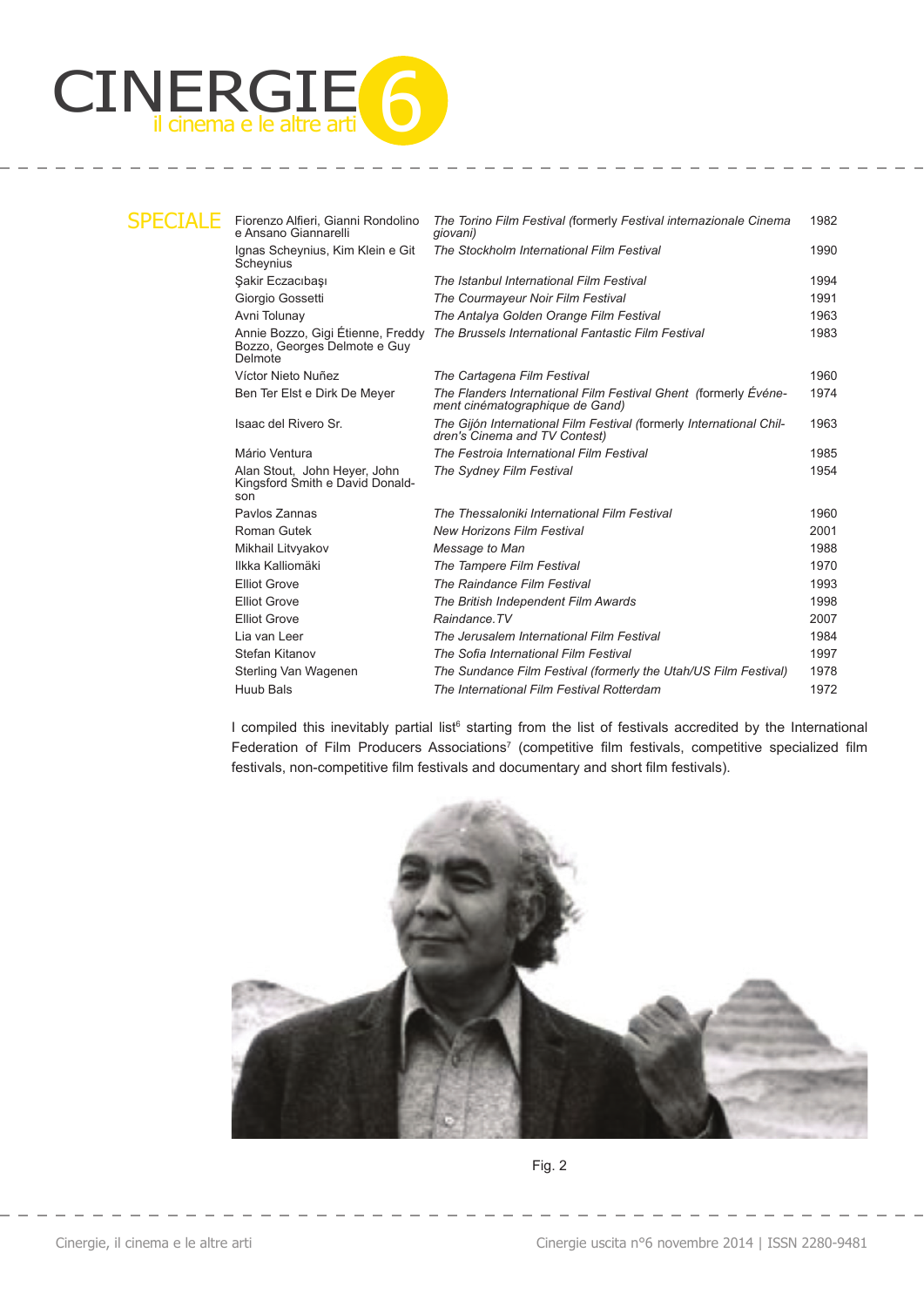

SPECIALE Thomas Elsaesser has described the role and capabilities that festival directors should have<sup>8</sup>. Especially in this case, I think it is appropriate to focus on the personalities who are "founders of festivals" because they show maximum variety of initial means and motivations while sharing the common denominator that led them to create the film festival event. In addition, examining these personalities allows us to have a historically diachronic and as well an intercultural and transnational look at cinephilia.

> A glance at the biographies or résumés of these personalities reveals that they have three characteristics: they are businesspeople, political administrators, and proud cinephiles. While in some examples one of these three characteristics is dominant, in others they are present simultaneously.

> Oscar Martay, for example, the founder of the Berlin Film Festival, was a member of the Information Services Branch of the U.S. High Commissioner for Germany, who was sent to Germany at the end of 1948 with the task to revive the German film industry. Rather than cultural, political motivations, including the willingness to show the values of freedom and democracy in the Western part of the city - in opposition to the Soviet East where the International Youth Festival was planned in the same year - were the drive to financing the festival, mainly through resources provided by the Marshall Plan<sup>9</sup>.





An exemplar figure of intellectual cinephile with great organizational skills<sup>10</sup> is Hubert "Huub" Bals, the founder of *Cinemanifestatie* in Utrecht and The International Film Festival Rotterdam, as well as cofounder of *Fédération Internationale des Festivals Indépendants* which used to cover the Directors' Fortnight in Cannes and the International Forum of Young Cinema in Berlin. He was a "legendary"<sup>11</sup> representative of Dutch cinephilia: A filmmaker friend characterized Huub's motivation as "film as life's comforter". Others describe him as a Don Quixote, a Dutch Langlois, in an analogy with the battles this founder of the French Cinémathèque fought against bureaucracy and the high-handedness of power structures." He is remembered as a strict<sup>12</sup>, ironic, and shy person with an exuberant lifestyle, a great enthusiasm for food and obsession with films. According to Marijke de Valck, the purpose of Bals was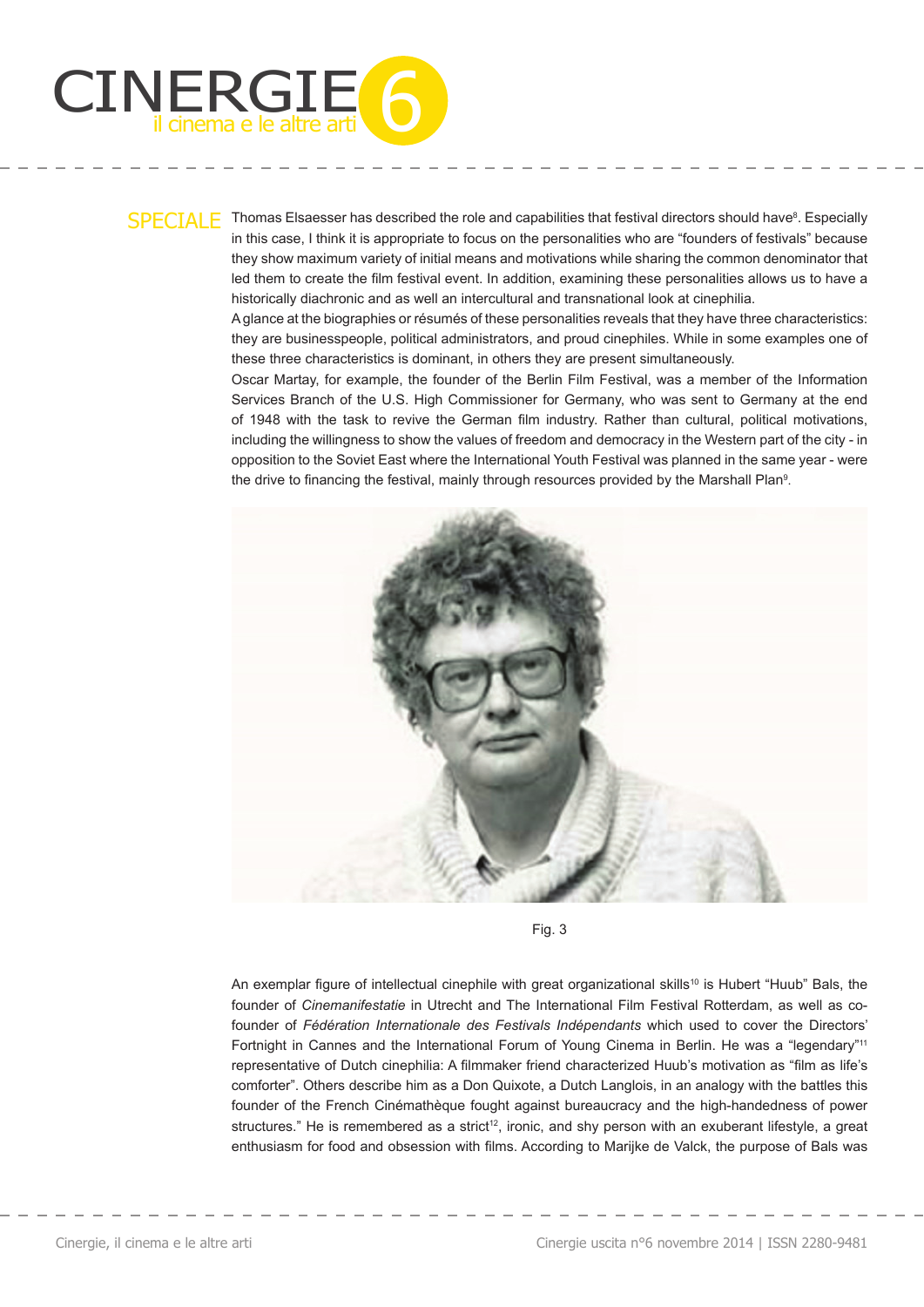

SPECIALE "to find an audience for his films and not to find films for his audience"<sup>13</sup>. His memorable quotes are: "What I would like is that in this country every possible means is used to teach the people the love for cinematography (...) Let the State to buy the rights and screen the film for free, like you are going to a park or a museum. Just film." And "Watching a good movie is better than screwing". The word on his gravestone is *filmkunstenaar*, literally, film artist<sup>14</sup>. Bals was a sponsor and propagator of emerging films from developing countries, and The Hubert Bals Fund<sup>15</sup> was established after his death to support new productions<sup>16</sup>.



Fig. 4

Equally prominent, there have been intellectuals, promoters, men and women of the cultural sphere, critics, scholars and film theorists such as Kamal el-Mallakh, Philippe Erlanger, Raimondo Rezzonico, Jesus Miller, Serge Losique, Roman Gutek, Dilys Powell, Bill Marshall, Henk Van der Kolk and Dusty Cohl, Sigmund Kennedy, Jerry Rudes, Hilmar Hoffmann, Tudor Giurgiu and Mihai Chirilov, Fiorenzo Alfieri, Gianni Rondolino and Ansano Giannarelli, Ignas Scheynius, Kim Klein and Git Scheynius, Ilkka Kalliomäki, Şakir Eczacıbaşı, etc. Despite the great geographical, historical and professional differences among them, they are united by the desire to show films, which gives birth to their film festival projects. Dilys Powell and Sigmund Kennedy were very active and famous film critics; Roman Gutek, "one of the pioneers of film distribution in the post-communist Poland"<sup>17</sup>, is a key figure in the contemporary film culture in Poland; Kamal El-Mallakh18, an archaeologist and journalist, was the founder of the Egyptian Society for Movie Writers and Critics, and a genuine cinephile; Ilkka Kalliomäki details the origins of the festival he founded as an idea emerged out of a debate with young and enthusiast cinephiles like him just after the military service<sup>19</sup>, and Şakir Eczacıbaşı, another very interesting personality certainly worthy of further research: pharmacist, photographer, entrepreneur, translator, film critic who was in the board of directors of the Turkish Cinematheque Association and the chairman of the Istanbul Foundation for Culture and Arts.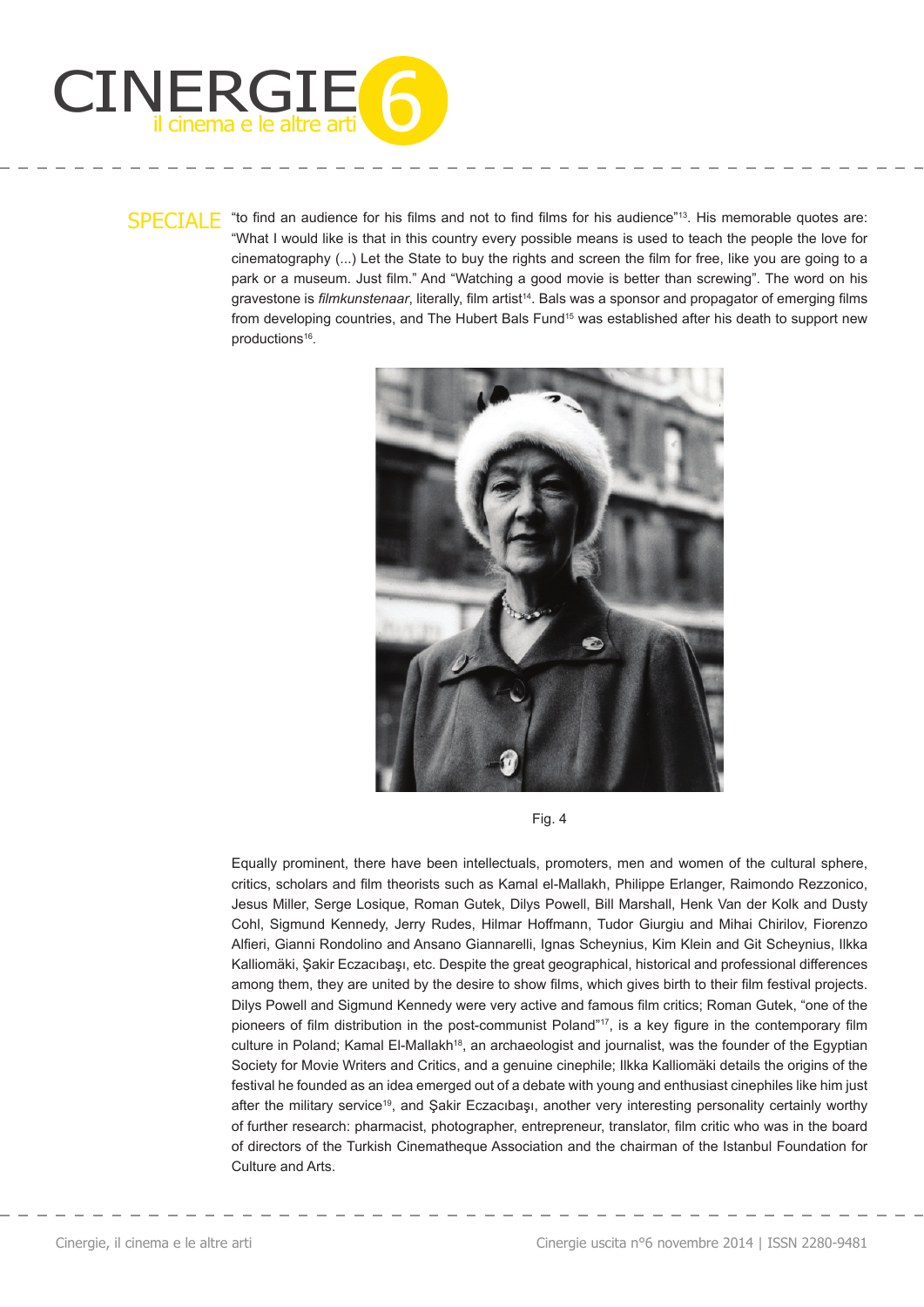

SPECIALE It is clear that each of these figures deserves an in-depth and analytical study of their life stories, as much as a study of their thoughts, and literary and cultural works. Such a study can be both a historical and a theoretical inquiry which rebuilds their relations with the places in which they created the event, scrutinize their potential intellectual heritage as inspiration to the directors or successors and as well in the practice of selecting and scheduling films. Moreover, starting from one of these figures may prove useful to highlight the culture of film and cinephilia in places which are geographically peripheral to the western metropolitan cinephilia. What these figures show is that, in the origin of each festival, there are certainly significant geopolitical reasons, as stated by Marijke de Valck and other scholars<sup>20</sup>, but there are also individual thought and the original and personal desire to start a film festival to show films and to share one's cinephilia.

Giacomo Di Foggia

### **Notes**

1. This religious terminology is neither out of line nor exaggerated nor purely rhetoric, especially when you consider, for example, André Bazin and his militancy in the Catholic cinephile groups of the postwar period after the Second World War. See Antoine de Baecque, *La Cinéphilie. Invention d'un regard, histoire d'une culture 1944-1968*, Paris, Hachette-Fayard, 2003, pp. 33 - 62 e Dudley Andrew, *André Bazin*, Paris, Éd. Cahiers du cinéma, 1983. De Baeque further writes: "on peut dire que si Bazin peut être regardé comme le père des cinéphiles, c'est qu'il était celui qui pratiquait le mieux le rituel majeur: il fut le plus sensible «discuteur» du cinéma", p. 59.

2. According to Antoine de Baecque: *Ivi*, pp. 11 – 12.

3. Translation of the author.

4. http://it.wikipedia.org/wiki/Festival\_(antropologia) Translation of the author [Last access November 2014]

5. "At that time Achim was still playing drums in a local band called Voodoo Kiss. Back then, however, there were almost no places to play live, so Achim and his friends decided to organize their own festival. The Summer Breeze began like this, with 10 bands playing over 10 days in a tent in the fair area of Abtsgmünd. This was the first chaotic attempt, with 300 fans in the audience. The second Summer Breeze took place in 1999 in the same tent. This time, there were some well-known names among the 10 bands that played, like Darkseed, Night in Gales and Crack Up, which attracted over 500 attendees per day". (Translation of the author): http://it.wikipedia.org/wiki/Summer\_Breeze\_Open\_Air [Last access November 2014]

6. Not having time and ways for an inevitably more in-depth historical research nor the language skills, I had to exclude, among others, the following festivals: the International Film Festival of India, the Karlovy Vary International Film Festival, the San Sebastián International Film Festival, the Shanghai International Film Festival, the Tokyo International Film Festival, the Jeonju International Film Festival, the International Film Festival of Kerala, the Los Angeles Film Festival, the Namur International French-language Film Festival (formerly Festival cinématographique de Wallonie), the Busan International Film Festival, the Sarajevo Film Festival, Sitges - Catalonian International Film Festival, Tallinn Black Nights Film Festival, and the Krakow Film Festival.

7. FIAPF Accredited Festivals Directory - L'Annuaire des Festivals Accrédités par la FIAPF http://www. fiapf.org/pdf/directoryFIAPFv3.pdf [Last access November 2014]

8. "Festival directors, their artistic deputies and section programmers have to be political animals. They know about their power, but also about the fact that this power depends on a mutual act of faith: a festival director is king (queen) or pope only as long as the press believes in his/her infallibility, which is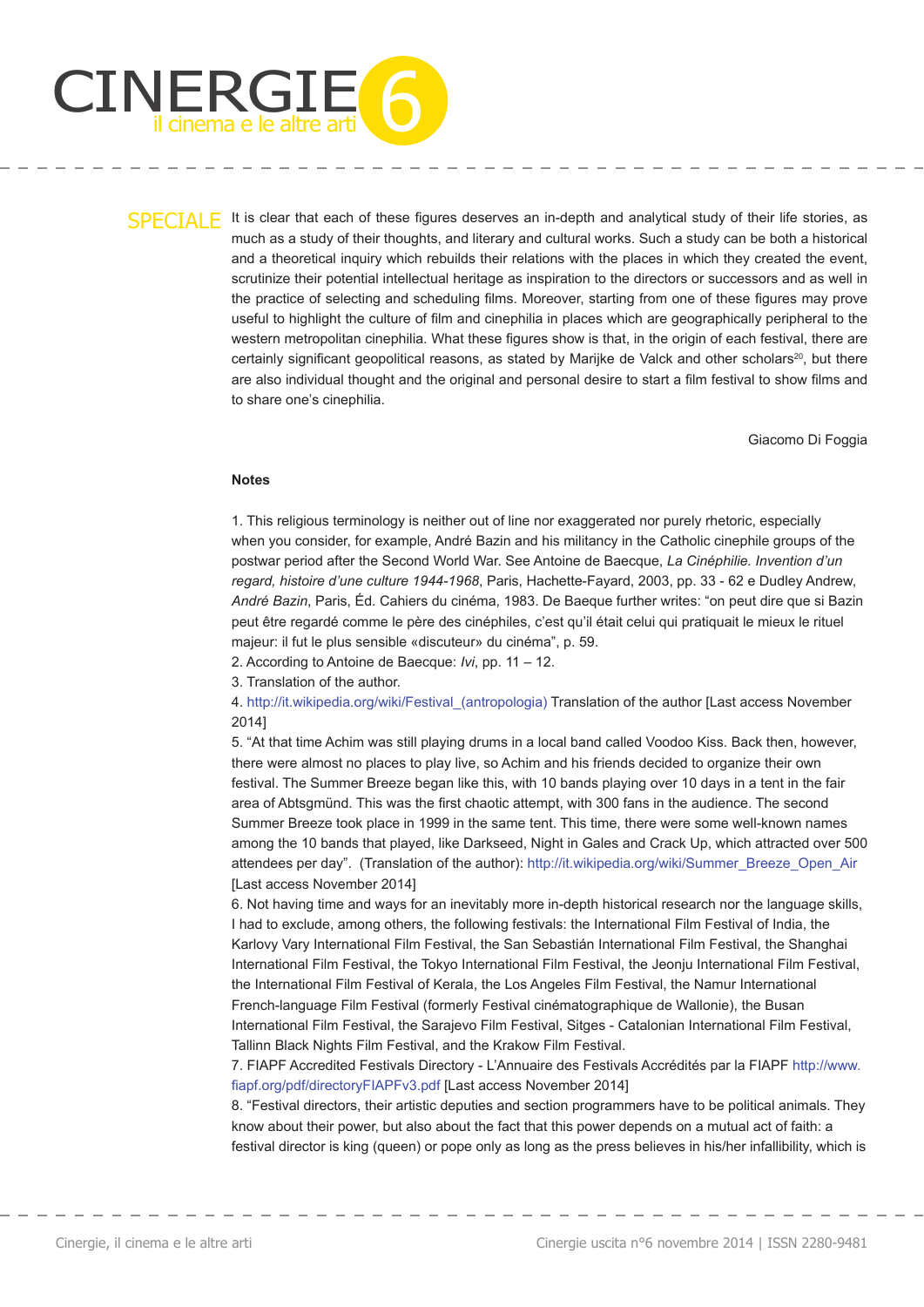

SPECIALE to say, a festival director is only too aware of how readily the press holds him personally responsible for the quality of the annual selection and even for the prize-giving juries, should their decisions fail to find favor. The complexity of a festival's politicization can be measured by the adamant insistence that the sole criterion applied is that of quality and artistic excellence [...] A festival director is deemed to have a vision - of what's what and who's who in world cinema, as well as a mission - for his/her country, city, and the festival itself. Each of his/her annual "editions" usually stands under a motto, which itself has to be a formula for a balancing act of competing agendas and thus has to be as attractively tautological as possible. The 'pre-eminence of talent' then becomes the code word for taste-making and agendasetting, and thus for (pre-)positioning one's own festival within the network, and among its patrons. These comprise the regular roster of star directors along with talents to be discovered. It also has to include the tastes of those that can most effectively give exposure to these talents: distributors, potential producers, journalists. When one is in the business of making new authors, then one author is a 'discovery', two are the auspicious signs that announce a 'new wave', and three new authors from the same country amount to a 'new national cinema'. Festivals then nurture these directors over their second (often disappointing) film, in the hope that the third will once again be a success, which then justifies the auteur's status, definitively confirmed by a retrospective". See Thomas Elsaesser, *European Cinema: Face to Face with Hollywood*, Amsterdam, Amsterdam University Press, 2005, pp. 98 – 99.

> 9. Cindy H. Wong, *Film Festivals: Culture, People, and Power on the Global Screen*, Rutgers University Press, 2011, pp. 42-43; Marijke de Valck, *Film Festivals: From European Geopolitics to Global Cinephilia*, Amsterdam, Amsterdam University Press, 2007, p. 65; Janet Harbord, *Film Cultures*, SAGE, 2002, p. 62; Wolfgang Jacobsen, *50 Years Berlinale: Internationale Filmfestspiele Berlin*, Berlin, Filmmuseum, 2000, pp. 11-19; Stephen Mezias, Jesper Strandgaard Pedersen, S. Svejenova, Carmelo Mazza, "*Much Ado about Nothing? Untangling the Impact of European Premier Film Festivals*" in *Creative Encounters Working Paper #14*, September 2008 (http://hdl.handle.net/10398/8152) [Last access November 2014]; Caroline Moine, "Festivals de cinéma et politiques culturelles dans l'Europe de la guerre froide: diversité des enjeux et des acteurs" in Philippe Poirrier (ed.), *Festivals et sociétés en Europe XIXe-XXIe siècles*, Territoires contemporains, nouvelle série, January 2012 (http://tristan.ubourgogne.fr/UMR5605/publications/Festivals\_societes/C\_Moine.html) [Last access November 2014] 10. "Bals was also attributed with the ability, like a spider, to keep his eyes on a network and to put out the right feelers. The fact that he produced and directed his film festival to an organic whole, in the same way a film producer or director produces a film, also fits this picture." Jan Heijs and Frans Westra, *Que le tigre danse. Huub Bals a biography*, Amsterdam, Otto Cramwinckel, 1996. 11. "Hubert (or Huub) Bals was the legendary founder of the International Film Festival Rotterdam. He towered over its first twenty years and after his death in 1988 became something of a legend." James Quandt, *The Sandwich Process: Simon Field Talks About Polemics and Poetry at Film Festivals*, interview with Simon Field, in Richard Porton (ed.), *Dekalog 3: On Film Festivals*, Wallflower, 2009, p. 80. "Also the stuff of legends is the freedom of Huub Bals was given in organizing Film International" in Patricia Van Ulzen, *Imagine a Metropolis: Rotterdam's Creative Class 1970–2000*, Amsterdam, 010 Publishers, 2007, pag. 94

> 12. "He gave some people the impression that he was a potentate or a prince. In the Netherlands there were people on whom the coterie of the film festival left a negative impression, like that of a tsarist court with a Byzantine aura. It was in hisown country in particular that there were more love-hate relationships than elsewhere. […] Some people saw him as a 'sparring partner,' others felt protected by his power and his contacts, which were comparable to the prestige of the ballet impresario Diaghilev." Heijs and Westra, *op. cit.*, p. 21

13. Marijke de Valck and Malte Hagener, *Cinephilia*: *Movies,* Love *and Memory*, Amsterdam,